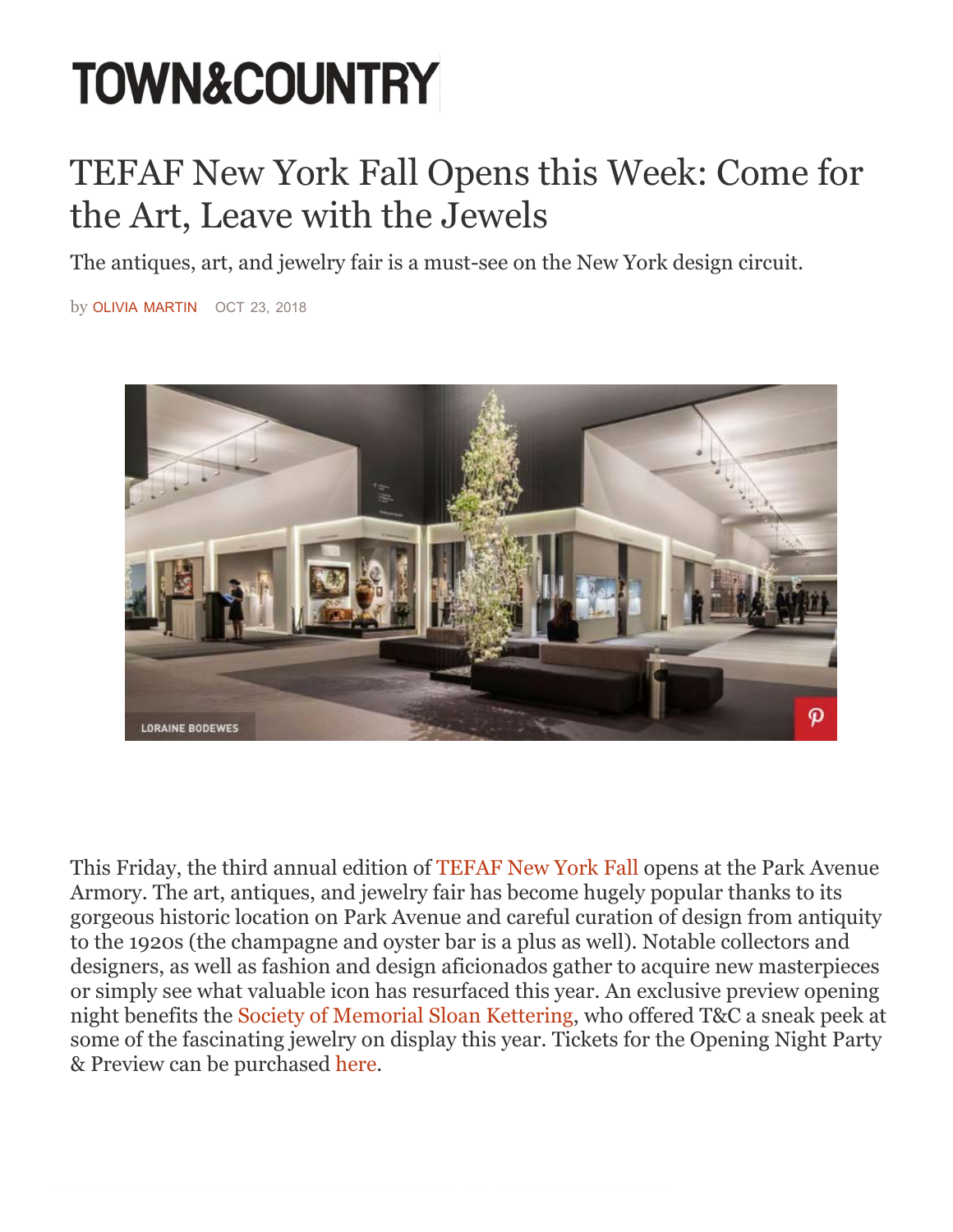# Japanese Portrait Earrings



COURTE[SY TEFAF](https://www.tefaf.com/art/details/tefaf-new-york-fall/hemm/earrings)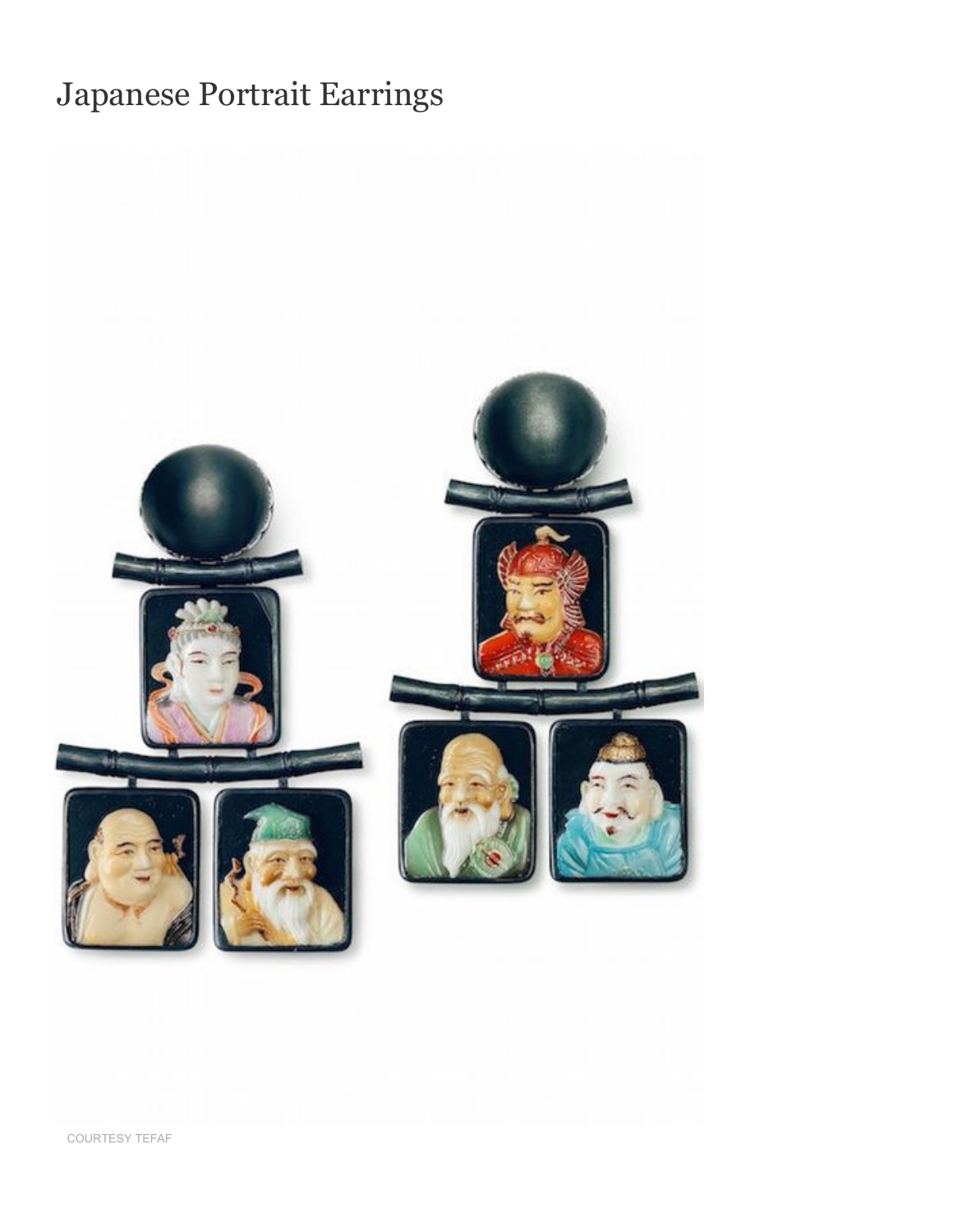remaining quite chic and wearable." —**Fiona Druckenmiller, co-chair of the Opening Night of TEFAF New York Fall** "I'm incredibly excited to see the latest from the jeweler Hemmerle, as it is a personal favorite of mine and the pieces are always unique. I'm particularly eager to see these Japanese portrait ear pendants in person, because they're playful and fun while

#### Art Deco Bracelet



COURTESY TEFAF

"The Art Deco bracelet from A la Vieille Russie is right up my alley! I love Cartier's Tutti Frutti pieces with colored gemstones (this one has rubies, emeralds, diamonds, and sapphires). It is so delicate and graceful." —**Jamee Gregory, president of the Society of MSK**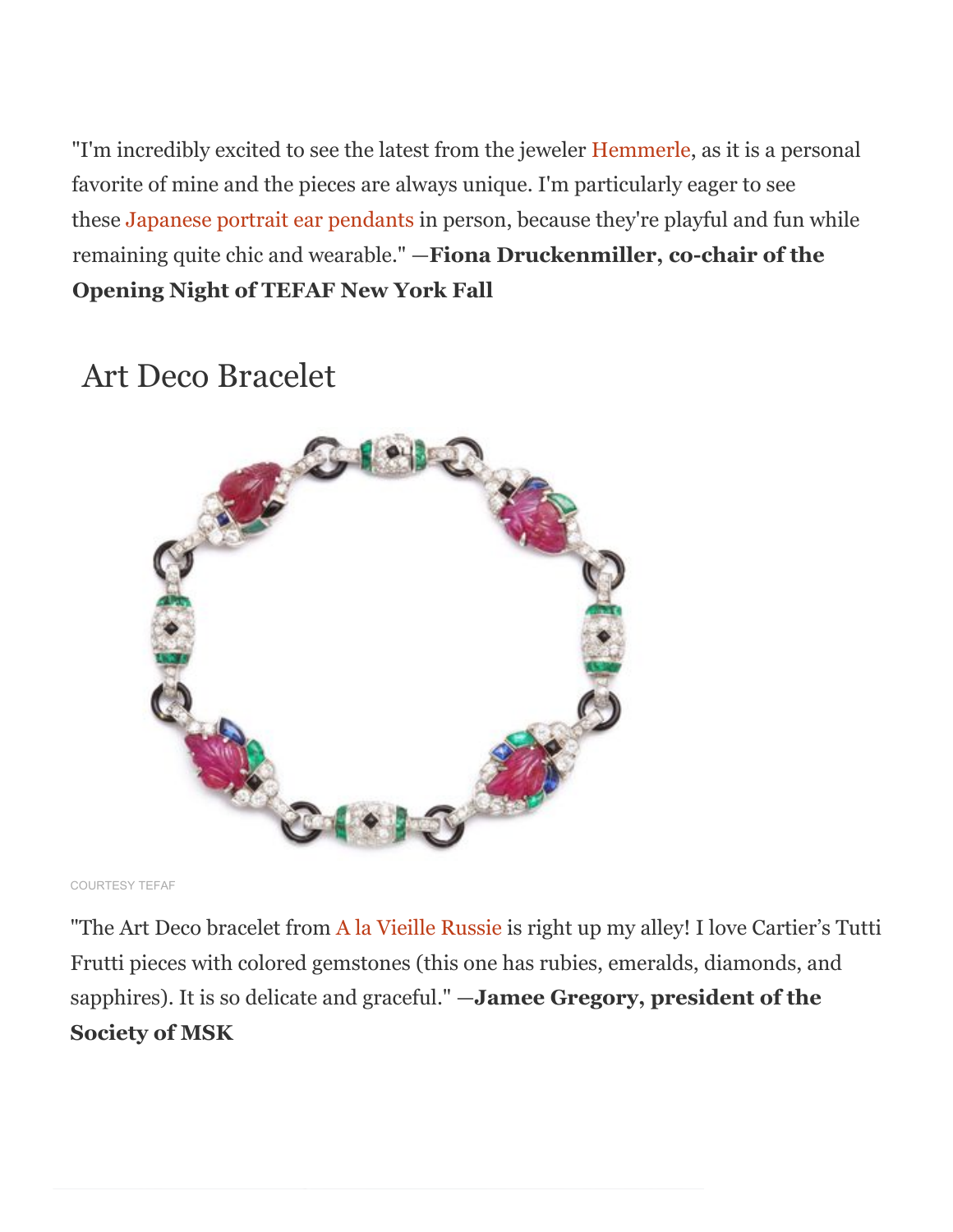#### Flower Brooch



COURTESY TEFAF

"As a jewelry designer and as a woman in a traditionally male industry, it's impossible not to be drawn to Suzanne Be[lperron's magical archive of](https://brentneale.com/) work. Her pieces and techniques were so forward thinking for her time—I can't think of another designer I admire more. This piece in particular is a favorite because flowers are a cornerstone of my jewelry. Bold and whimsical, these flowers definitely speak to my personality — a little bit quirky, a little bit fantastical, and definitely fun." —**Brent Winston, member of the Society of MSK and designer at Brent Neale**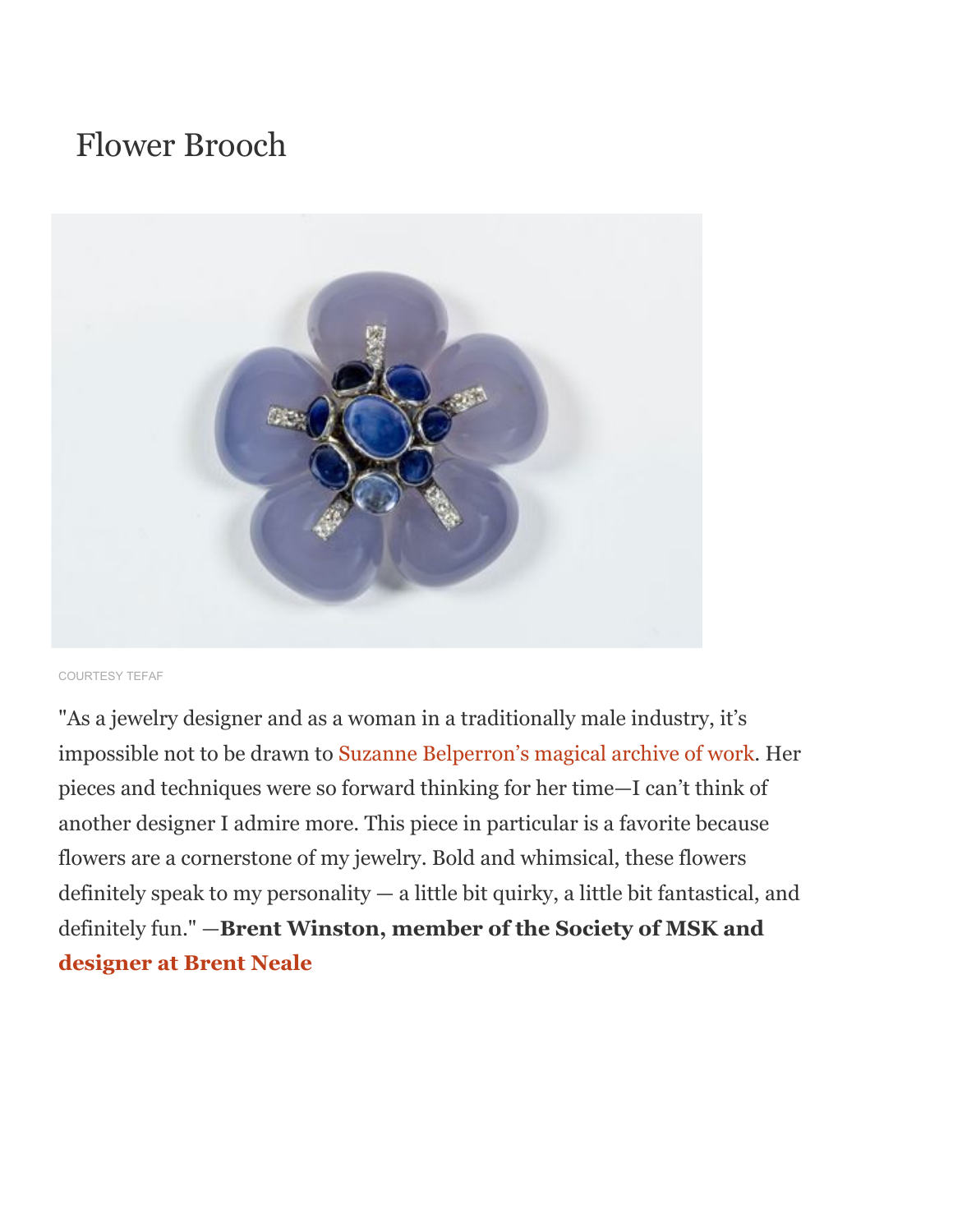#### A Pair of Pendant Earrings



COURTESY TEFAF

"[S.J. Shrubsole](https://shrubsole.com/) is an institution in estate jewels, so I am very eager to see what they will be showcasing at TEFAF this season. I particularly love these 19th- century,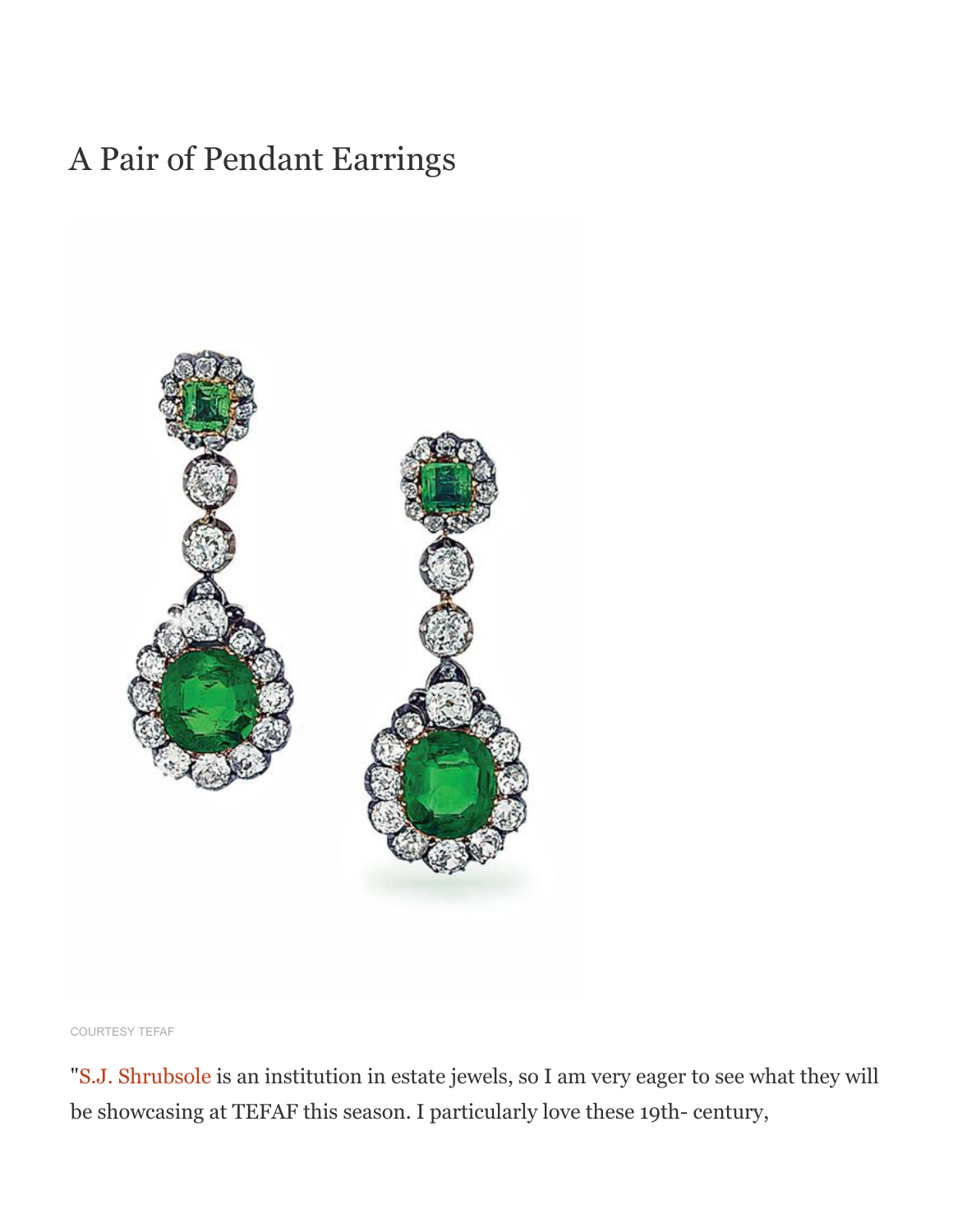Colombian [emerald ear pendants](https://www.tefaf.com/art/details/tefaf-new-york-fall/shru/a-pair-of-pendant-earrings), as the color is just perfect and it's so rare to find completely natural emeralds. These are a true treasure!" —**Fiona Druckenmiller**

## Gold Brooch



#### COURTESY TEFAF

T&C loves a good royal jewel. [This brooch](https://www.tefaf.com/art/details/tefaf-new-york-fall/wart/brooch) was a gift from Prince Albert to Queen Victoria to commemorate the birth of their first child, Victoria. It was inspired by the Brooch of Lorne (supposedly stolen from Robert the Bruce in a 1306 battle), shown to Queen Victoria by the head of the MacDougall clan during a visit to Perthshire in 1842.